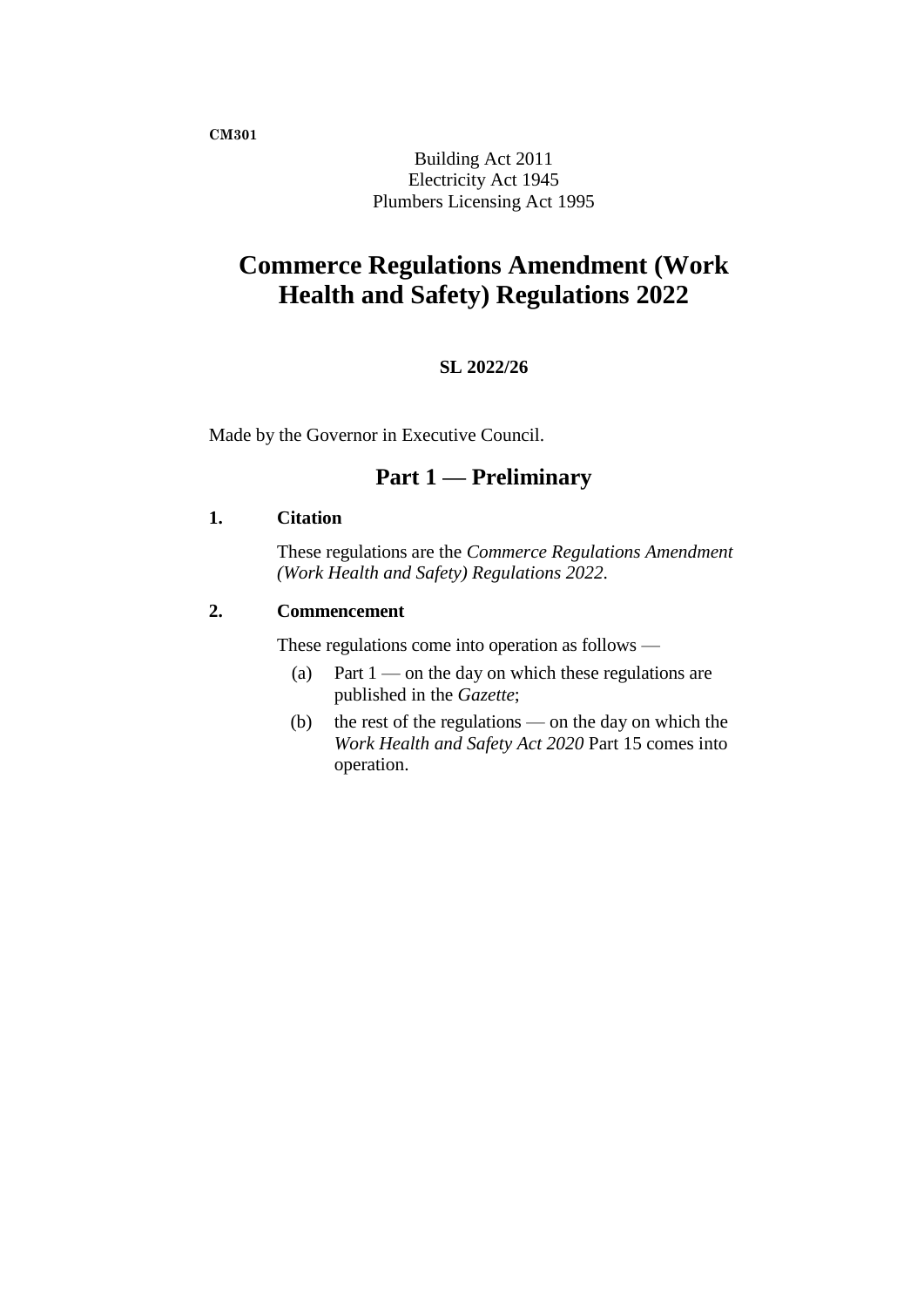# **Part 2 —** *Building Regulations 2012* **amended**

### **3. Regulations amended**

This Part amends the *Building Regulations 2012*.

### **4. Regulation 14A amended**

- (1) In regulation 14A(1) delete the definition of *Commissioner*.
- (2) In regulation 14A(1) insert in alphabetical order:

*WorkSafe Commissioner* means the person appointed under the *Work Health and Safety Act 2020* Schedule 1 Division 1.

(3) In regulation 14A(1) in the definition of *Statistician* delete "section 3." and insert:

section 3;

(4) In regulation 14A(3) delete "*Occupational Safety and Health Regulations 1996* regulation 2.10 may be disclosed to the Commissioner." and insert:

*Work Health and Safety (General) Regulations 2022* regulation 315A may be disclosed to the regulator.

## **5. Regulation 19 amended**

In regulation 19(2)(b) delete "*Occupational Safety and Health Regulations 1996* regulation 3.119;" and insert:

*Work Health and Safety (General) Regulations 2022* regulation 142F;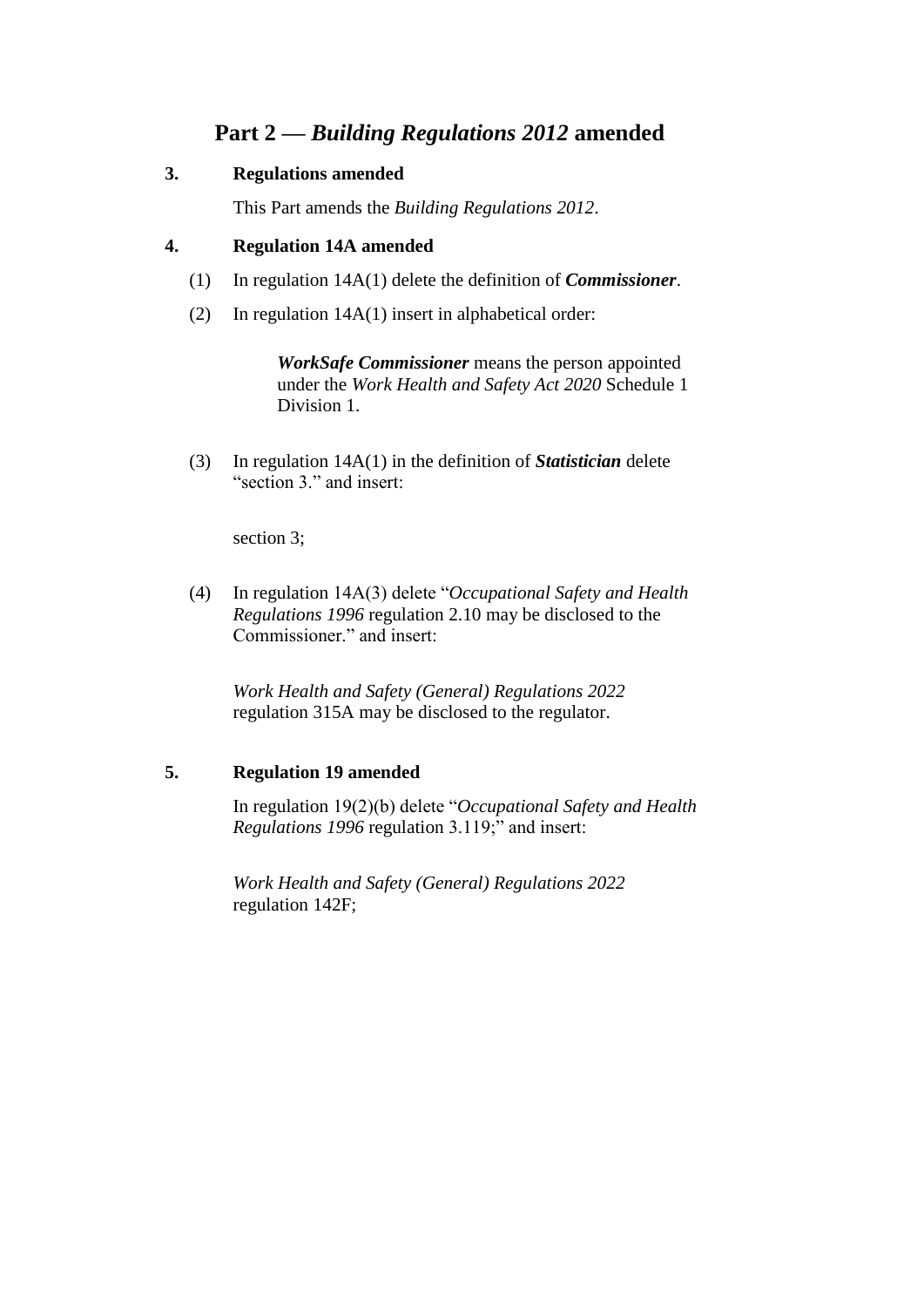### **6. Regulation 22 amended**

In regulation 22(b) delete "*Occupational Safety and Health Regulations 1996* regulation 3.116(2)," and insert:

*Work Health and Safety (General) Regulations 2022* regulation  $142R(3)$  —

## **7. Regulation 31BA amended**

(1) In regulation 31BA(1A) in the definition of *relevant building* paragraph (c) delete "relocated." and insert:

relocated;

(2) In regulation 31BA(1A) in the definition of *renovation, alteration, extension, improvement or repair* delete "building;" and insert:

building.

# **Part 3 —** *Electricity (Licensing) Regulations 1991* **amended**

### **8. Regulations amended**

This Part amends the *Electricity (Licensing) Regulations 1991*.

## **9. Regulation 3 amended**

In regulation 3(1) delete the definition of *mine* and insert:

*mine* has the meaning given in the *Work Health and Safety (Mines) Regulations 2022* regulation 5A;

### **10. Regulation 50AA amended**

(1) In regulation 50AA(1) delete the definition of *agent* and insert:

*agent —*

- (a) means a person who carries on a business of providing workers to carry out work for clients of the person; and
- (b) includes a group training organisation as defined in the *Industrial Relations Act 1979* section 7(1):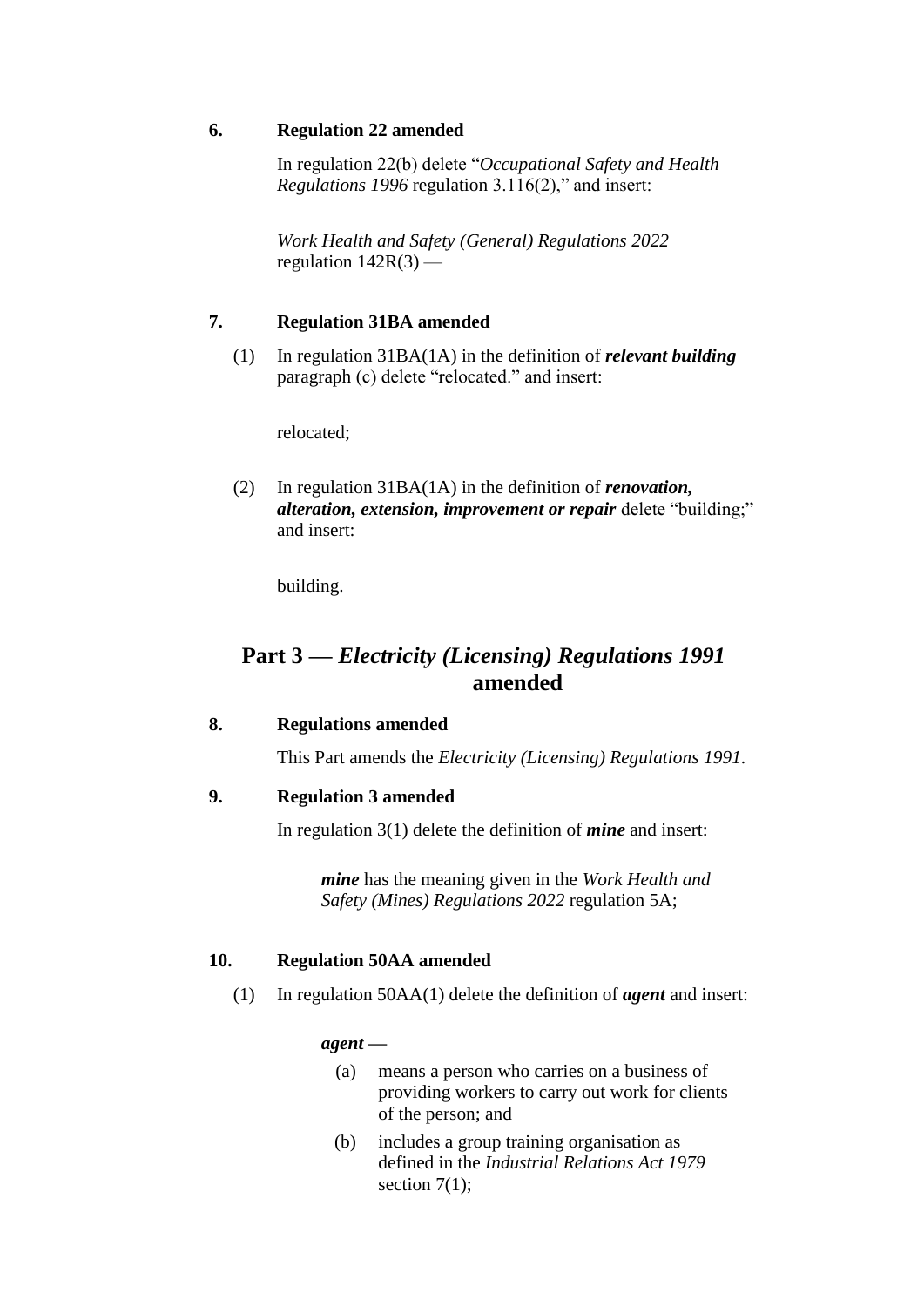(2) In regulation 50AA(1) in the definition of *labour hire arrangement* delete "same meaning as in the *Occupational Safety and Health Act 1984* section 23F;" and insert:

meaning given in subregulation (1A);

- (3) After regulation 50AA(1) insert:
	- (1A) A *labour hire arrangement* exists if
		- (a) an agent has for remuneration agreed with a client to provide an electrical worker to carry out electrical work for the client; and
		- (b) there is no contract of employment between the electrical worker and the client in relation to the electrical work; and
		- (c) there is an agreement (which may be a contract of employment) between the electrical worker and the agent as to the carrying out of electrical work including in respect of remuneration and other entitlements; and
		- (d) that agreement applies to the carrying out of the electrical work by the electrical worker for the client.
- (4) In regulation 50AA(2) delete "is to" and insert:

#### must

- (5) In regulation 50AA(3):
	- (a) delete "is to" and insert:

must

(b) delete "his or her" and insert:

their

### **11. Regulation 54A amended**

In regulation 54A(1) in the definition of *competent person* delete "*Occupational Safety and Health Regulations 1996* regulation 1.3;" and insert:

*Work Health and Safety (General) Regulations 2022* regulation 5;